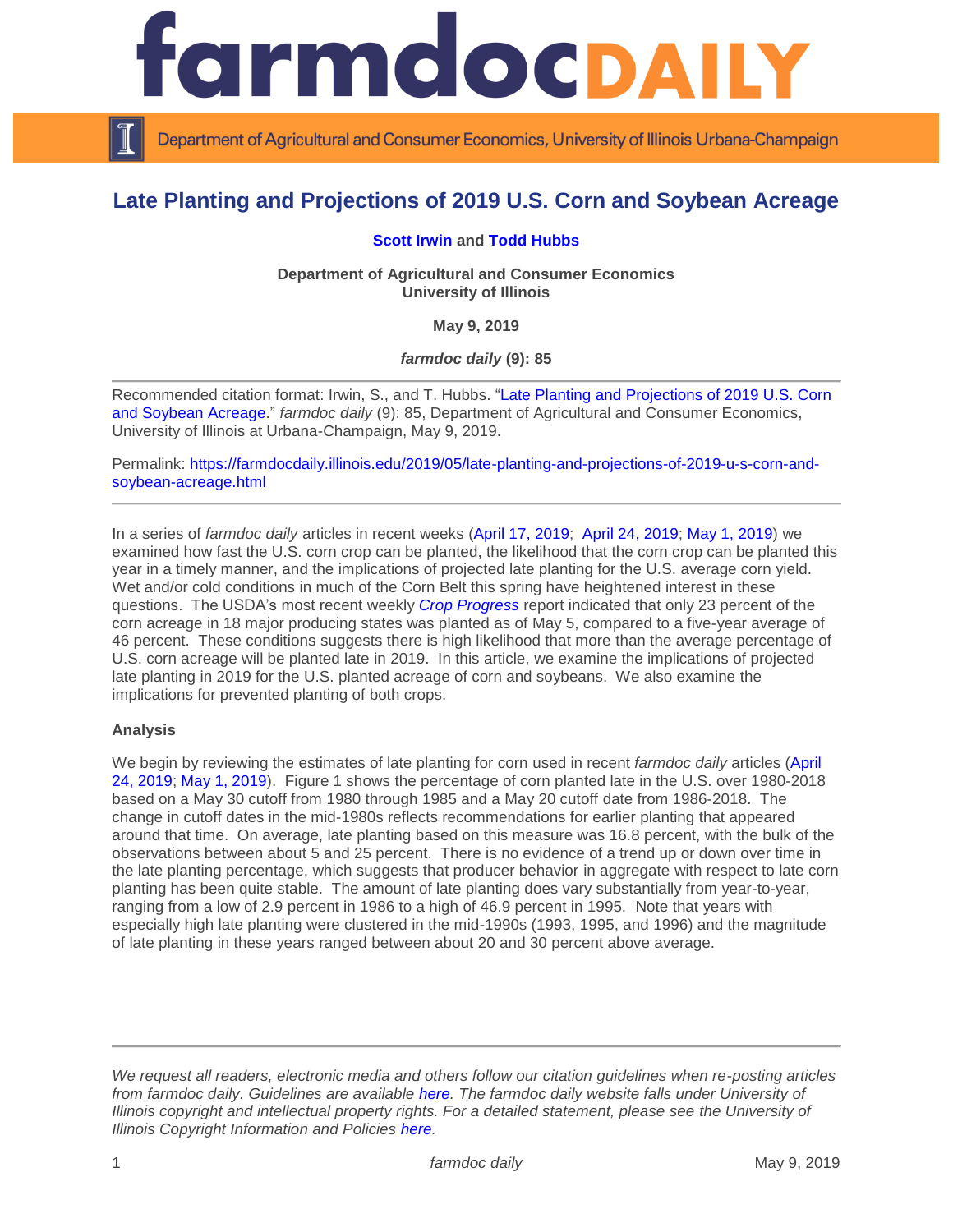

The first step of the analysis is to estimate the impact of late planting on the U.S. planted acreage of corn. We focus on the difference each year between the estimate of U.S. planted corn acreage released in the *[Prospective Plantings](https://usda.library.cornell.edu/concern/publications/x633f100h?locale=en)* report (typically on March 30<sup>th</sup>) and the final estimate released in the *Crop [Production Annual Summary](https://usda.library.cornell.edu/concern/publications/k3569432s?locale=en)* (usually in the following January) because the estimate in the *Prospective Plantings* report is a widely used benchmark at this time of year. Figure 2 shows the relationship between the change from the *Prospective Plantings* estimate to the final estimate and the deviation from average for U.S. corn acreage planted late over 1980 through 2018. As expected, there is an overall negative relationship between late planting and planted acreage changes. The relationship is linear, which contrasts with the highly non-linear relationship found previously for late planting and deviations from trend yield (*farmdoc daily*, [May 1, 2019\)](https://farmdocdaily.illinois.edu/2019/05/late-planting-and-projections-of-the-2019-us-corn-yield.html). However, the explanatory power of the regression model in Figure 2, 35.5 percent, is much higher than what we found for trend yield deviations (12.2 percent). The estimated regression line indicates that when late planting is 10 percent above average the estimate of planted corn acreage is projected to drop by about 1 million acres. If late planting is 20 percent above average, planted corn acreage is projected to drop 2 million acres, and if late planting is 30 percent above average the drop is 3 million acres.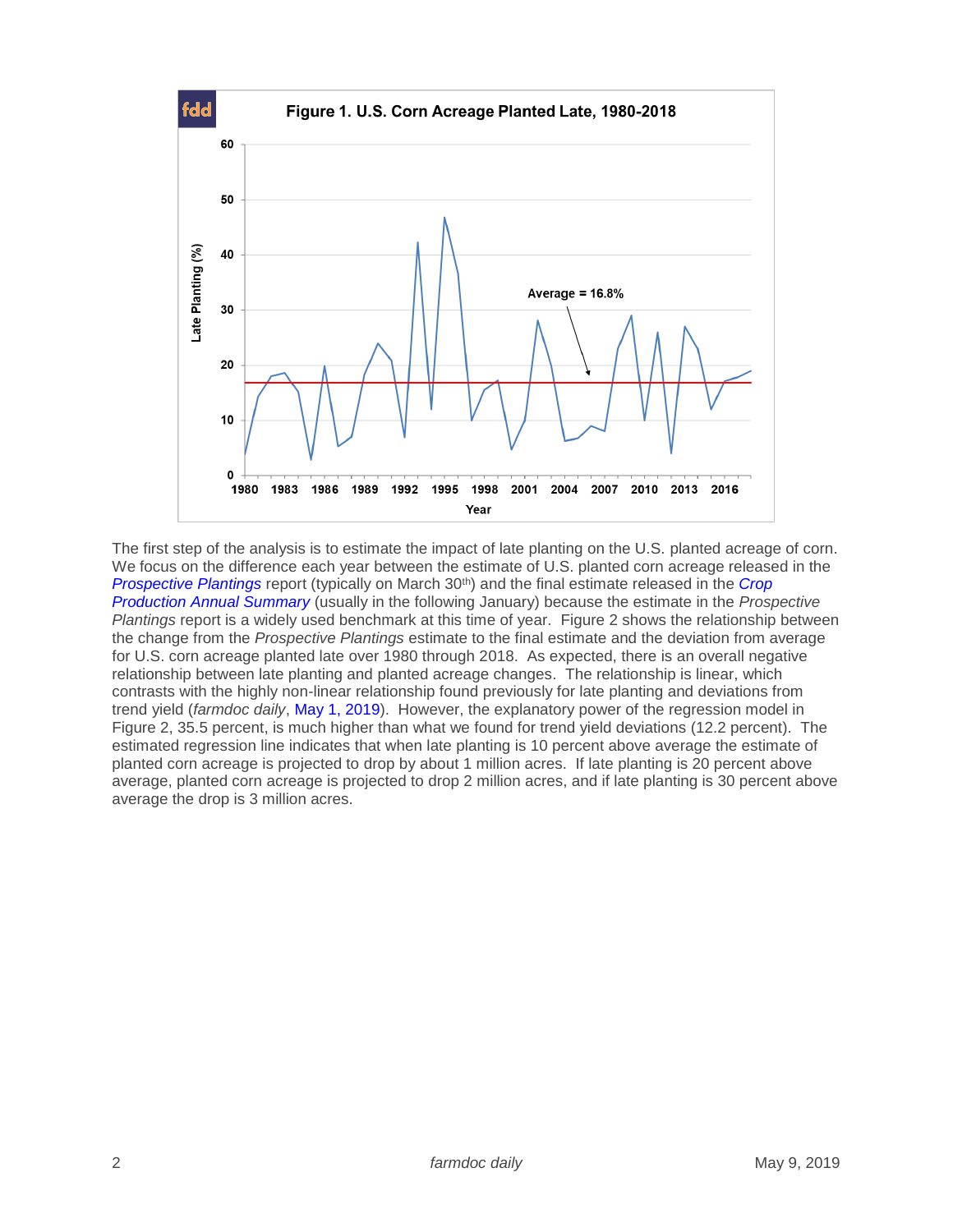

While the acreage model has a higher explanatory power than the yield model in relation to late planting, it is still not all that high, which suggests one should treat the estimated relationship with a good deal of caution. An alternative and potentially more robust approach is to directly compute probabilities and planted acreage changes for two different categories of late planting—not late and very late. Specifically, when planting is not late (negative to +9.9 percent): i) the chance of corn planted acreage increasing is 47 percent; ii) the chance of planted acreage decreasing is 53 percent; and iii) the average change is almost exactly zero. When planting is very late (10 percent or more): i) the chance of corn planted acreage increasing is only 17 percent; ii) the chance of planted acreage decreasing is 83 percent; and iii) the average change is -1.4 million acres. So, there is a notable impact of late planting when it is large. The six years with the largest level of late planting during the sample period were 2013, 2002, 2009, 1996, 1993, and 1995 (in that order).

The second step of the analysis is to estimate the impact of late corn planting on the U.S. planted acreage of soybeans. The conventional wisdom is that changes in corn and soybean acreage during the planting season move in opposite directions due to competition between the two crops for the same acres. We again focus on the difference each year in the estimate of U.S. planted soybean acreage released in the *Prospective Plantings* report (typically released on March 30th) and the final estimate reported in the *Crop Production Annual Summary* (usually released in the following January). Figure 3 shows the relationship between the change in soybean planted acreage from the *Prospective Plantings* estimate to the final estimate and the deviation from average for U.S. corn acreage planted late over 1980 through 2018. As expected, there is an overall positive relationship between late corn planting and soybean planted acreage changes. The explanatory power of the regression model in Figure 3 is very low and much lower than what we found for planted corn acreage changes. Potentially more useful information is revealed by computing probabilities and soybean planted acreage changes for the two different categories of late corn planting—not late and very late. Specifically, when corn planting is not late (negative to +9.9 percent): i) the chance of soybean planted acreage increasing is 47 percent; ii) the chance of soybean planted acreage decreasing is 53 percent; and iii) the average change is -0.1 million acres. When corn planting is very late (10 percent or more): i) the chance of soybean planted acreage decreasing is only 17 percent; ii) the chance of planted acreage increasing is 83 percent; and iii) the average change is +0.9 million acres.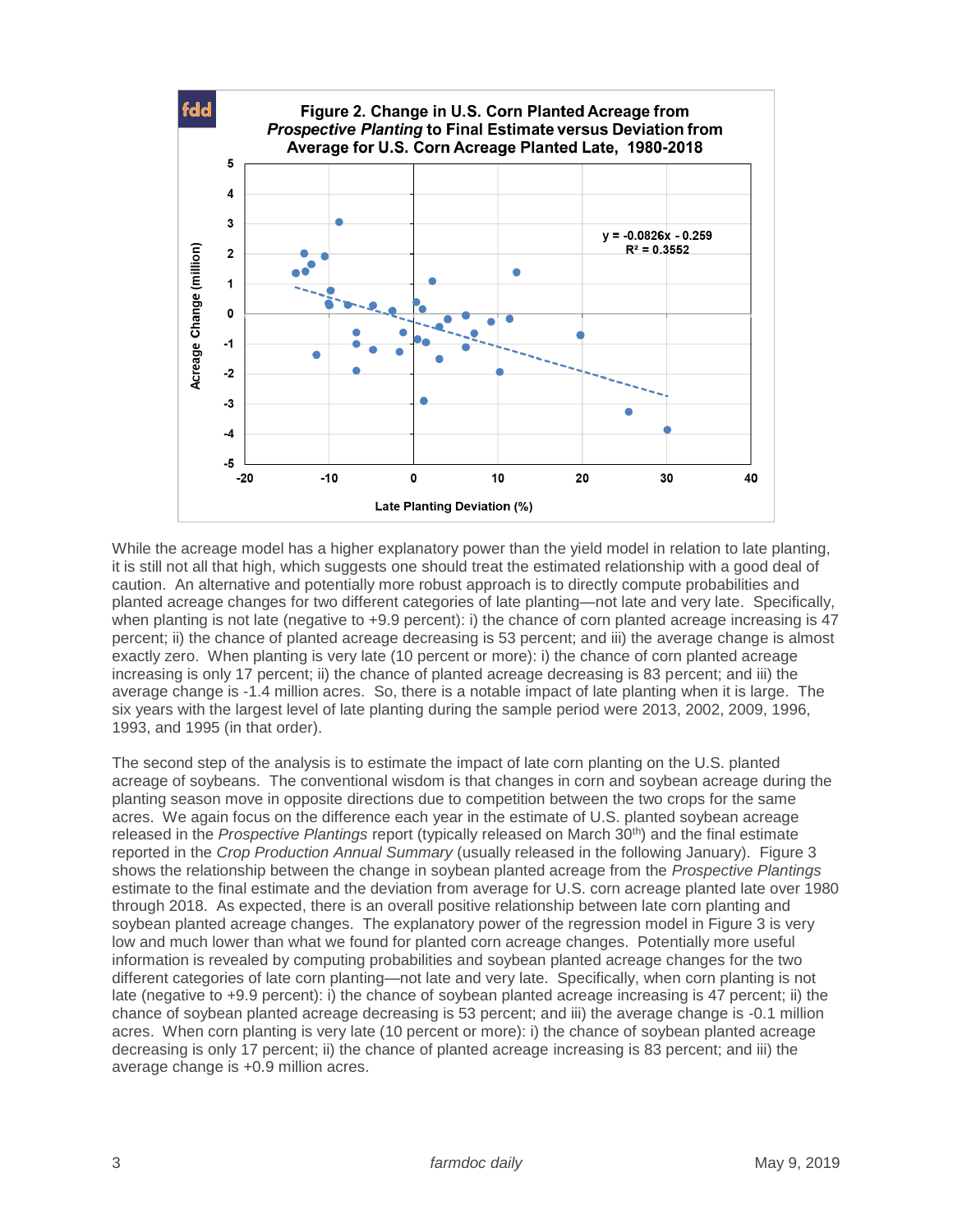

The third step of the analysis is to examine the impact of late corn planting on prevented planting of corn and soybeans. Prevented planting payments are available through individual (as opposed to area) crop insurance policies once a "final planting date" has been reached (*farmdoc daily*, [May 7, 2019\)](https://farmdocdaily.illinois.edu/2019/05/late-planting-decisions-in-2019.html). It is important to understand that the final planting date for prevented planting eligibility varies geographically across the Corn Belt and through time. In addition, the final corn prevented planting date generally is later than the date we use, May 20<sup>th</sup>, to define late planting. In most of the Corn Belt, the final planting date for corn prevented planting payments is between May 25th and June 5th (see Figure 1 in the *farmdoc daily* article of [May 7, 2019\)](https://farmdocdaily.illinois.edu/2019/05/late-planting-decisions-in-2019.html).

The Farm Service agency (FSA) of the USDA has collected data on prevented plantings only since 2007, so the available sample of years for analysis of prevented plant acreage is limited. Figures 4 and 5 show the relationship between total prevented plantings for corn and soybeans, respectively, in relation to the level of late corn planting over 2007 through 2018. Despite the small sample size, there is a surprisingly strong relationship shown in Figure 4 between total prevented plantings for corn and late planting. When late planting is 10 percent higher than average, the estimated regression line predicts total prevented plantings for corn of about 2.25 million acres. This can be compared to the average prevented plantings over the entire sample period of 1.6 million acres. Alternatively, in the three years when late planting was near or larger than 10 percent (2009, 2011, and 2013), the average level of prevented corn planting was 2.8 million acres, which is 1.2 million acres more than the average level of prevented plantings. Figure 5 shows a much poorer fit for soybean prevented plantings, although the direction of the relationship is positive, similar to corn. In particular, for 2009, 2011, and 2013, the three years when late corn planting was near or larger than 10 percent, the average level of prevented soybean planting was 1.4 million acres, which is 0.5 million acres more than the average level of prevented soybean plantings for this period.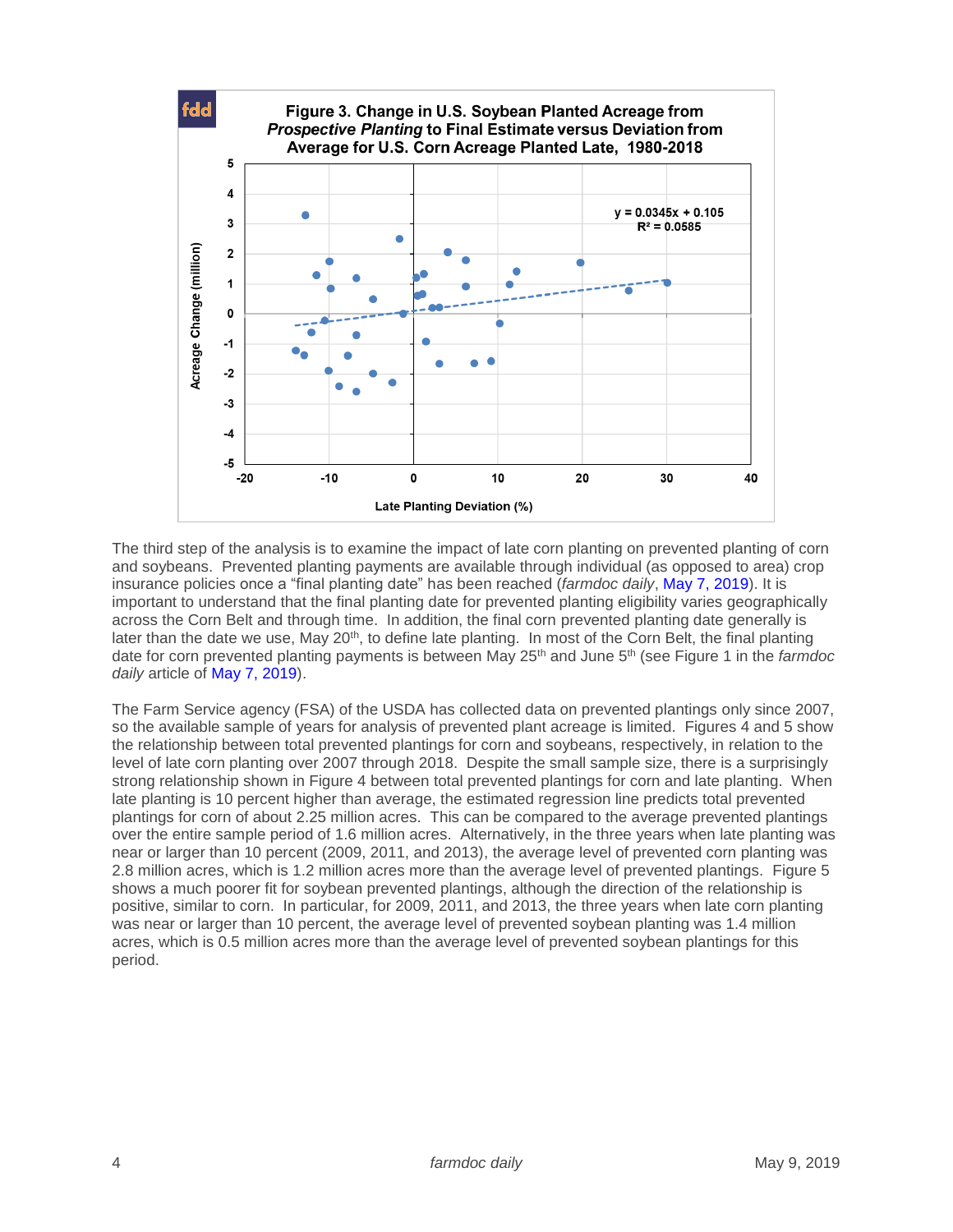

5 *farmdoc daily* May 9, 2019 Like in our analysis of the impact of corn late planting on corn trend yield deviations last week (*farmdoc*  daily, [May 1, 2019\)](https://farmdocdaily.illinois.edu/2019/05/late-planting-and-projections-of-the-2019-us-corn-yield.html), the analysis here suggests that a key issue for projecting 2019 corn and soybean acreage changes is whether corn late planting will be 10 percent or more above average. The issue can be framed by first noting that corn planting progress was 23 percent on May 5<sup>th</sup>. The critical threshold is 100-17-10 = 73 percent total planting progress on May 20<sup>th</sup> (17 percent is average late planting). This implies the need to plant at least 50 percent of the corn crop in the 14 days between May 5<sup>th</sup> and May 20th . Our research (*farmdoc daily,* [April 17, 2019\)](https://farmdocdaily.illinois.edu/2019/04/here-we-go-again-how-many-days-does-it-take-to-plant-the-u-s-corn-crop.html) indicates that it is certainly possible to plant half the corn crop in 14 days. In fact, this is more than the needed number of calendar days. If farmers can plant the entire U.S. Corn Belt in 14 days, this implies 7.1 percent planted per day. Therefore, in theory, only 7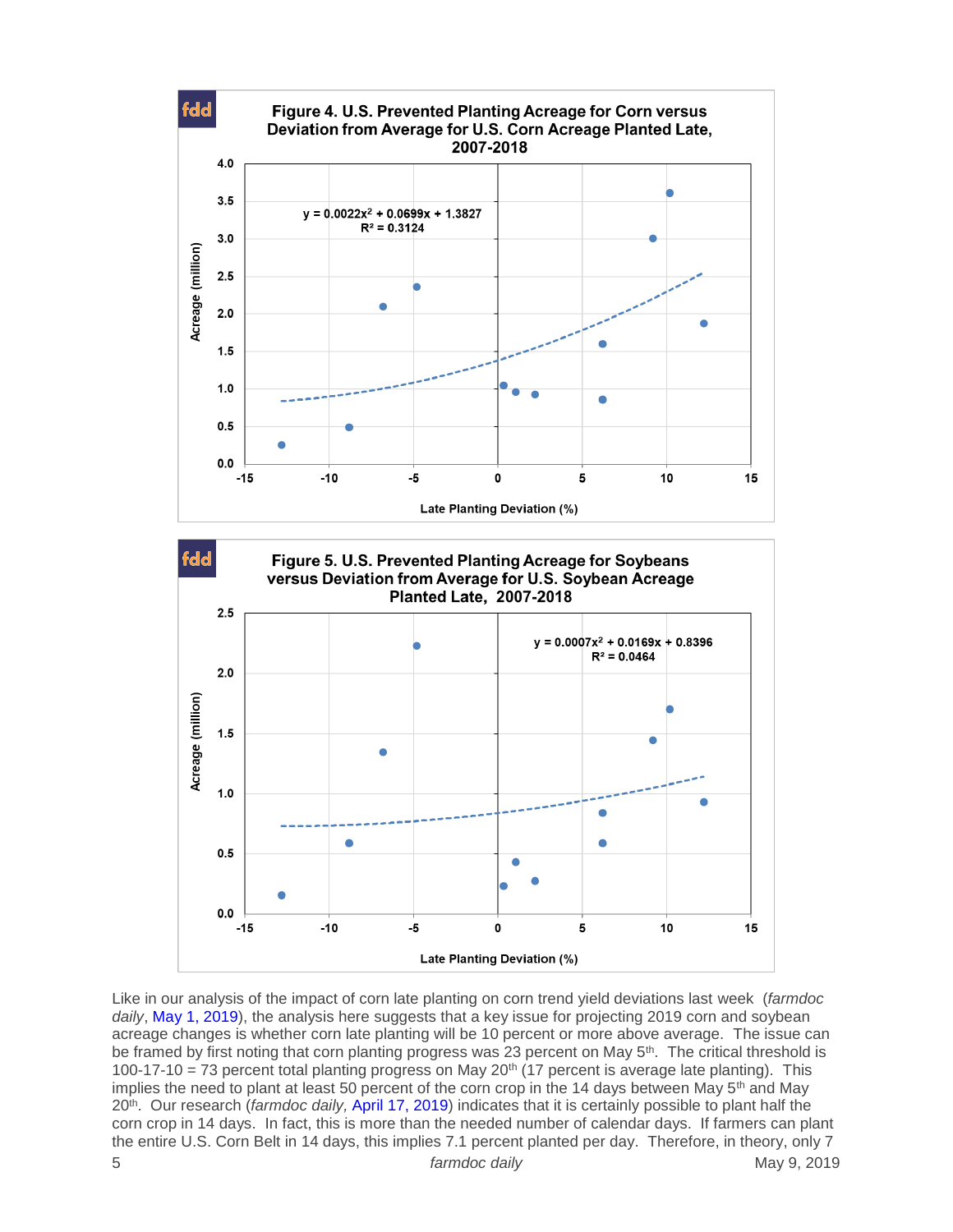days out of the 14 over May  $5<sup>th</sup>$  through May 20<sup>th</sup> would be sufficient to achieve the 50 percent planting progress needed to reach a total of 73 percent planted by May 20<sup>th</sup> (10 percent above average late planting). However, this is counter-balanced by the extremely wet topsoil conditions that currently exist in the Corn Belt. Figure 6 shows weekly values of topsoil moisture surplus in the Corn Belt during April (weeks #13 - #17) and May (weeks #18 - #22) for 2019 to date and the three years since 1995 that had the largest amount of late planting. The figure shows that 2019 to date has been wetter than 1995, 1996, and 2009 with one exception. By this historical standard, 2019 was very wet in April and looks to continue very wet through at least mid-May, particularly given the rains (and snow!) that have occurred in recent days. The implication is that it is going to be difficult to get the needed 7 suitable field days throughout the Corn Belt before May 20<sup>th</sup>. The bottom-line is that there continues to be a high probability of late corn planting in 2019 being 10 percent or more above average.



# **Implications**

The impact of late planting on projections of the U.S. corn and soybean planted acreage is an important question right now due to the very wet and/or cold conditions so far this spring through much of the Corn Belt. We estimate the relationship of late corn planting to corn and soybean planted acreage and prevented plantings in this article. If late corn planting is 10 percent or more above average, we find that the chance of corn planted acreage decreasing is 83 percent and the average decrease is 1.4 million acres. The level of prevented plantings for corn is about 1.2 million acres larger than average when late planting is near 10 percent or more above average. This indicates that there is a reasonably high chance that planted acreage of corn will decline 2-3 million acres from expectations based on the March 30 USDA *Prospective Plantings* report. Likewise, we find that when late corn planting is 10 percent or more above average that the chance of soybean planted acreage increasing is 83 percent and the average increase is 0.9 million acres. However, the level of prevented plantings for soybeans also increases, offsetting much of the acreage switch. This indicates there is a reasonably high chance that planted acreage of soybeans will not change much compared to expectations based on the March 30 USDA *Prospective Plantings* report. It should be noted that changes to corn and soybean planted acreage could be even larger if planting conditions do not improve substantially in the next two weeks. Finally, corn and soybean acreage changes could also be impacted by policy changes made in response to reaching or not reaching a trade deal with China.